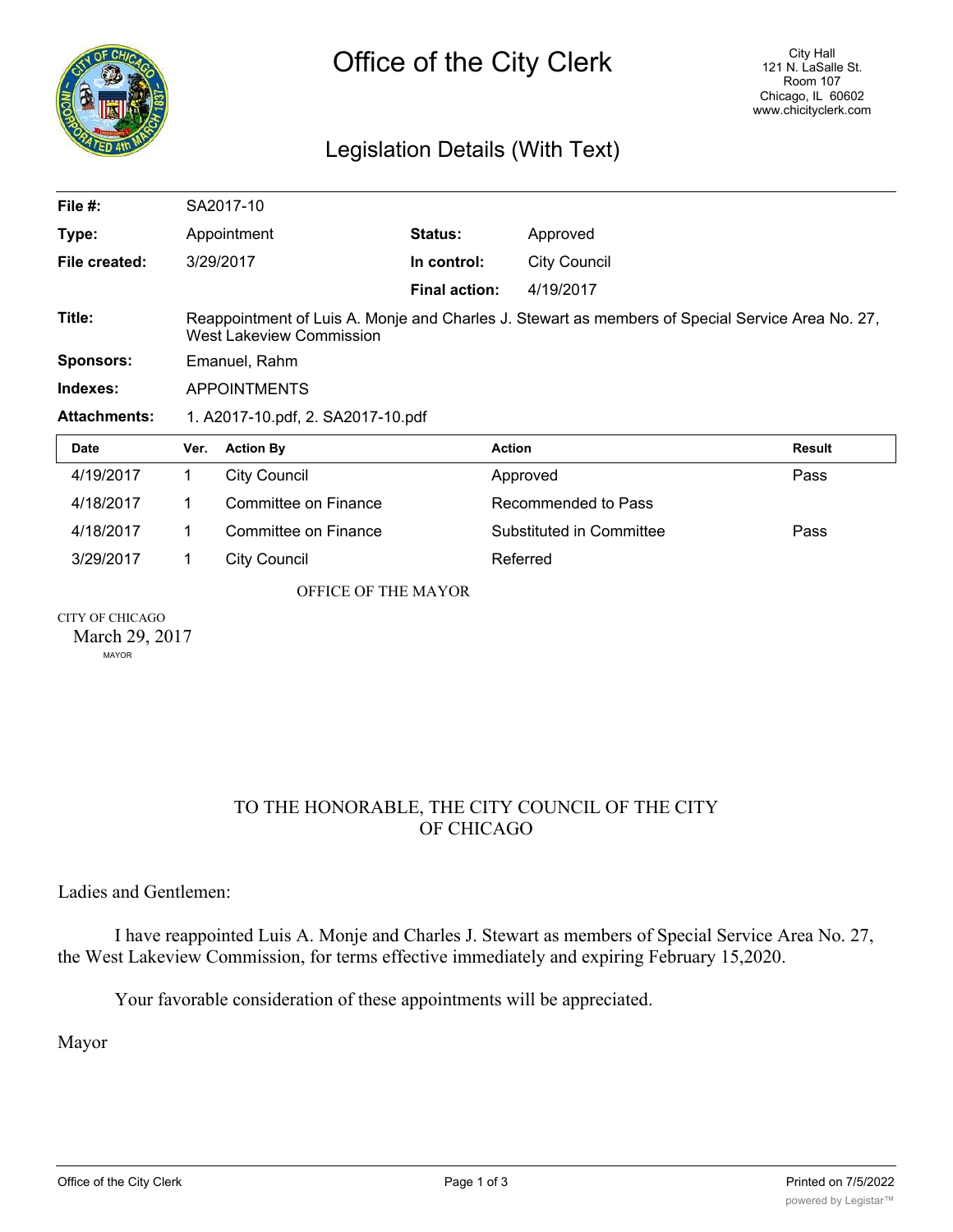Very truly yours,

Department of Law CITY OF CHICAGO

April 13,2017

Committee on Finance 121 North LaSalle Street Room 302 Chicago, IL 60602

Dear Ms. Murphy,

Please accept the attached replacement appointment letter regarding SSA #27, reflecting the removal of Ms. Colleen Daley as a result of her resigning from that SSA.

> yetifey Levine Deputy Legal Counsel Division

121 NORTH I.ASAI.I.E STREET, ROOM 600, CHICAGO, ILLINOIS 60602

CHICAGO April 19,2017

## **To the President and Members of the City Council:**